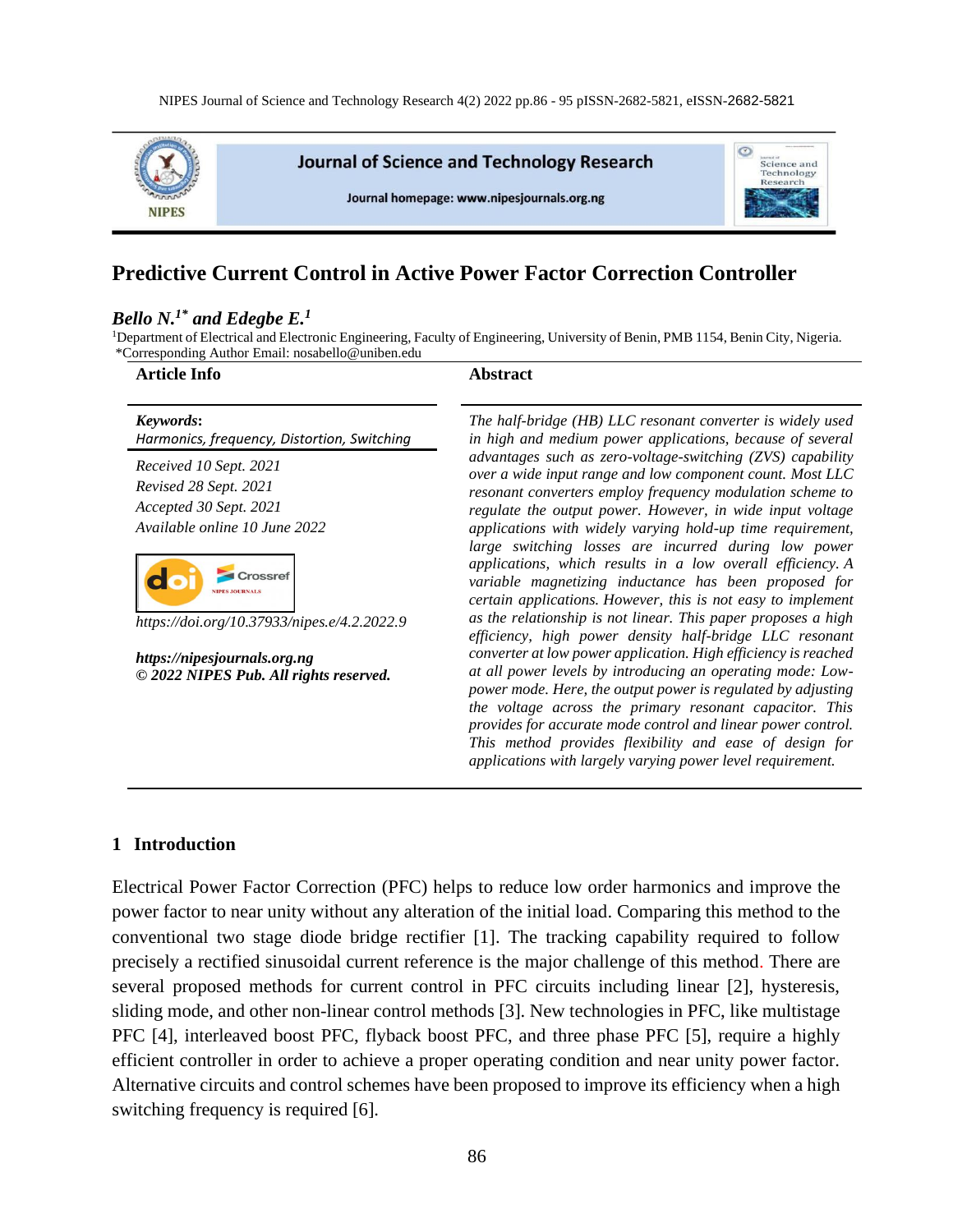In order to evaluate predictive control as an alternative to control a PFC rectifier, one classical input current control method-linear control is compared with predictive control method.

Linear control can be implemented using analog circuitry, but the gain adjustment and a large number of components implies larger cost and weight and reduced reliability. On the other hand, using a digital processor, the number of components is reduced, bringing high reliability and flexibility [7].

Predictive control has been successfully applied to power electronic devices such as three phase inverters [8]. The main advantages of this control method are a high dynamic response, simplicity, robustness and the capability of reach different and complex control objectives using the same software/hardware configuration [9]. Predictive control has been applied to several power converter topologies [10], and several cost functions have been proposed, like direct power control, flux and torque, and current frequency spectrum [11]. One of the drawbacks of this control scheme is the variable switching frequency, however, this topic has been covered in [12]. Considerations about the model [13] and algorithm implementation [14] have been recently addressed.

# **2 Current Control Methods for PFC Converters**

In this section, a description of each proposed control method, its functional principle and features will be given. The current control has become a prominent method to control power electronic devices due to the continuous development of digital processing technologies. Current control methods are appropriate for systems that require tracking capabilities; hence they show high active response. Various current control methods have been proposed and classified as hysteresis control, predictive control and linear control. Principle of these methods are briefly described and discussed below.

# **2.1 Hysteresis Control**

Hysteresis current control is an instantaneous feedback control system which uses the current error when exceeds the limit of the band, the switches are turned on/off. The advantage of this technique is simple, accurate, and robust. Also, the speed of the response is limited by switching speed of the device and time constant of the load. The variable switching frequency operation is considered as the only disadvantage.

# **2.2 Linear Control**

In the linear control scheme, the actual currents are compared to the references and the errors are processed by conventional proportional-integral controllers to provide a reference control signal for a PWM modulator. This produces constant-frequency with pulse width-modulated gate signals for the converter switches. The controller parameters are adjusted to optimize the system transient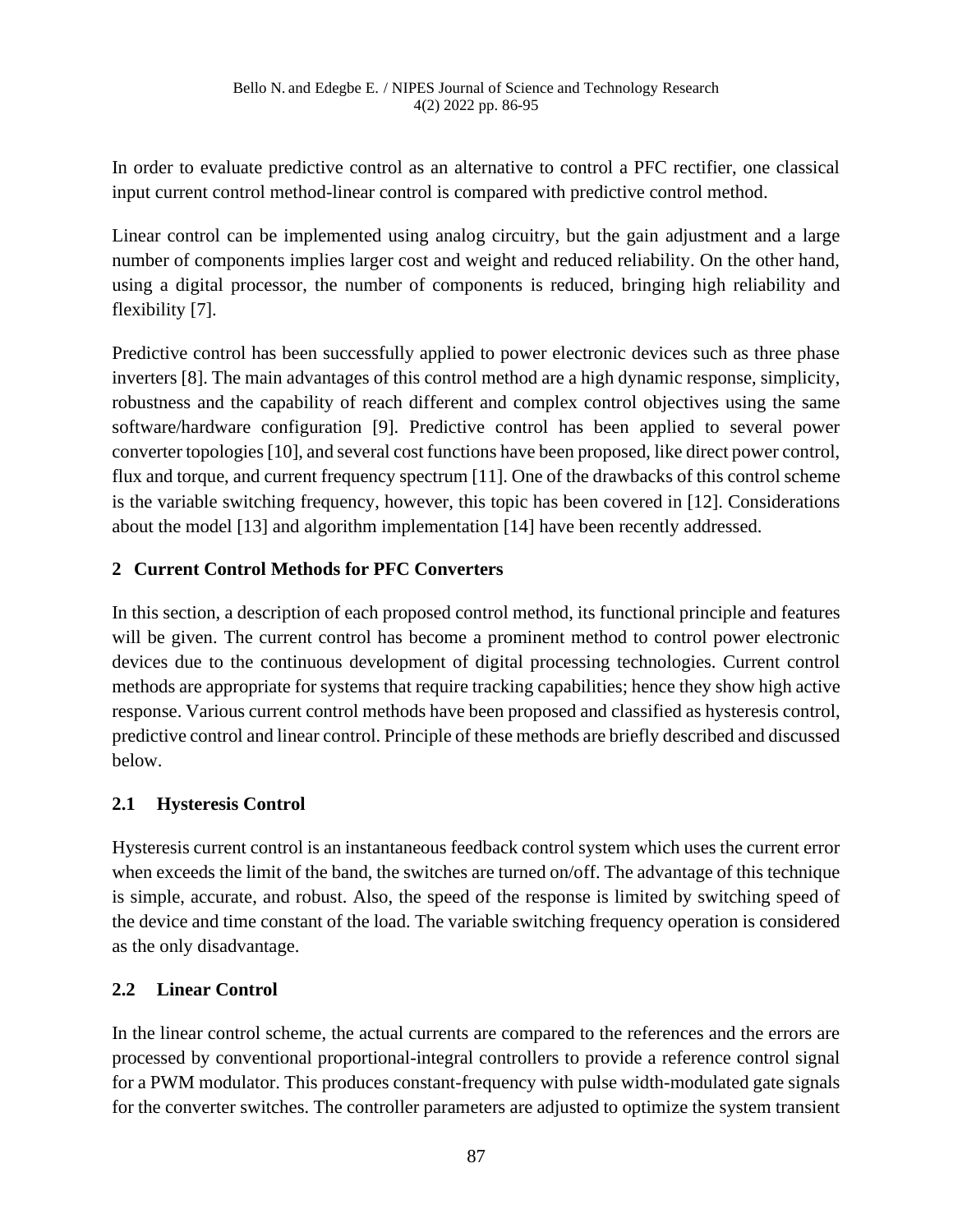#### Bello N. and Edegbe E. / NIPES Journal of Science and Technology Research 4(2) 2022 pp. 86-95

response. The implementation of linear controller is relatively straightforward using standard integrated circuits.

### **3 Boost Converter Topology in AC – DC Converter**

The boost converter topology is used for controlling the output and input performance. Various current control strategies have been applied. The input current is maintained sinusoidal with unity power factor. The output voltage of AC to DC converter is regulated and maintained. The operation and controller implementation are discussed below to achieve the said performance.

Figure 1 shows a single-phase AC to DC converter, where a single-phase diode bridge and a following single ended boost converter are employed. An inductor L called the boost inductor is connected in series; the output capacitor  $C$  is connected in parallel to the load  $R$  reduces the ripple in the output voltage.



**Figure 1 - Boost AC to DC Converter**

By controlling the switch S, appropriately, the input current and output voltage are maintained at a desirable value and shape. The boost converter operates in two modes, which are mode ON and mode OFF. During mode ON, the switch S is in on state and hence, the diode is reverse biased. In this mode, source is short through L, Diode Bridge and switch S. As a result, the current in the inductor L increases. During mode off S is turned off. The diode D is forward biased. The source is connected to the capacitor C through bridge, the inductor L and the Diode D. As a result, the inductor current  $(i_L)$  decreases. The output voltage  $(V_o)$  gets increased and will become more than the  $V_{dc}$ .

This topology is cost effective due to single control switch. The number of conducting devices is three, i.e., the switch (s) and two diodes of the bridge conduct. The reverse recovery property of the diodes produces high switching losses and results in low efficiency.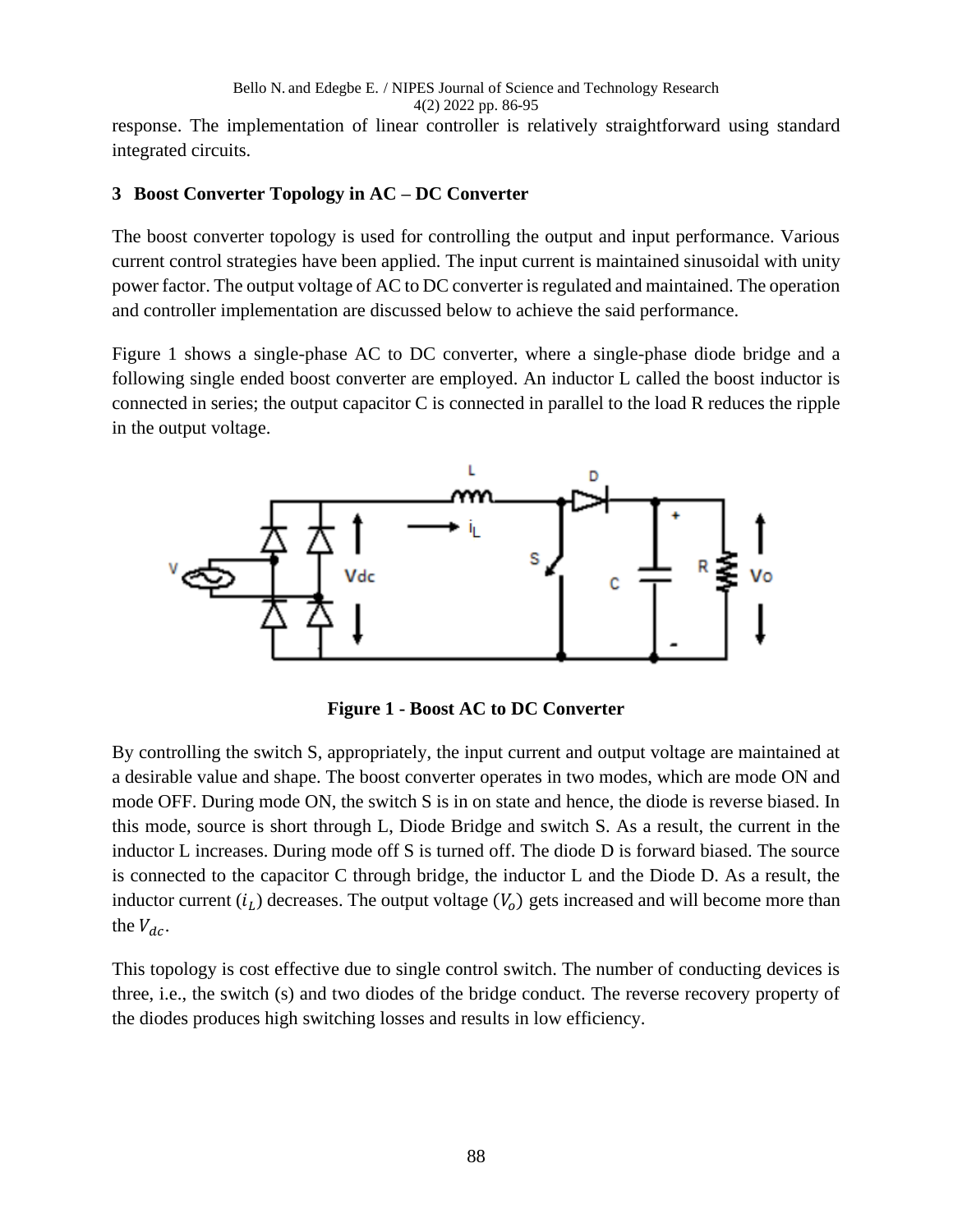### *3.1* **Resistance, R, Inductance, L and Capacitance, C Design**

For the given specification of the converter, procedure to design the value of R, L, and C is as follows. In general, current ripple is considered for designing the value of inductance L. Voltage ripple is considered for designing the value of capacitance C.

The maximum ripple current  $[I_{rip \, max}]$  for this converter is given as:

$$
I_{rip \, max} = \frac{V}{4fsL} \tag{1}
$$

where V: Output Voltage

 $f_s$ : Switching Frequency

The voltage ripple  $(V_{ripple})$  for this converter is given as:

$$
V_{ripple} = \frac{1}{2wC}
$$
 (2)

where I: Output Current

C: Capacitance

## **4 Closed Loop Operation of Boost Converter Topology with Predictive Control**

The predictive control predicts the current-error-vector at the beginning of each modulation period. The prediction is based on the error and the load variables. The predicted voltage vector is used by the PWM pulse generator during the next modulation cycle and hence minimizes the error. This technique uses more information along with regulator error signal and hence produces accurate output response from the converters. The predictive regulators are particularly suitable for digital implementation. Where the signal acquisition can be discrete and suitable for implementation in digital which may provide good calculation, power needed for effective control of the converter operation and improve the performance. The closed loop arrangement of the boost converter-based ac to dc converter topology with predictive control is shown in Figure 2 presented as follows.

The switch voltage reference  $V_{sw\,ref}$  at  $(k + 1)^{th}$  instant is predicted at  $k^{th}$  instant itself for the circuit shown in Figure (2) by means of Equation (4).

$$
V_{sw\,ref}(k) = V_d(k) - L \left\{ i_d(t_{k+1}) - i_d(t_k) \right\} / T \tag{3}
$$

Where  $V_d$ : rectified voltage

 $i_d$ : inductor current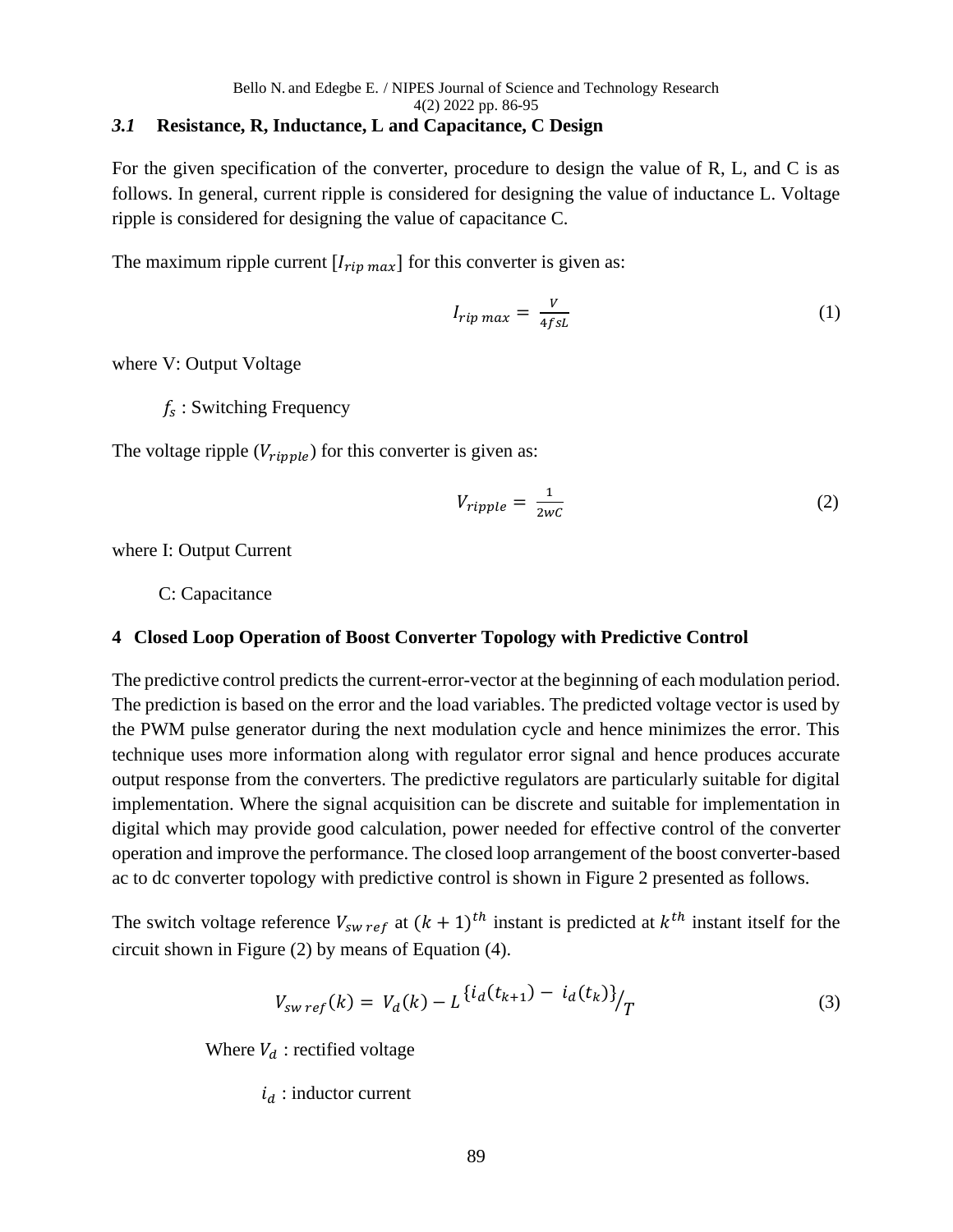#### Bello N. and Edegbe E. / NIPES Journal of Science and Technology Research 4(2) 2022 pp. 86-95 T: Modulation period (inverse of switching frequency)

To implement the Equation (3) all the parameters at the  $k<sup>th</sup>$  instant can easily be sensed, expect the current  $i_d$  at  $(k + 1)^{th}$  instant. For that the reference signal  $i_d^*$  which has been derived from the rectified voltage as shown in Figure 2 has been phase shifted by a modulation period of  $(t_{(k+1)} - t_k)$  and it has been used in the Equation (3) as  $t_d^*(k+1)$  instead of  $t_d(k+1)$ . So, the control law has been modified as Equation (4)

$$
V_{sw\,ref}(k) = V_d(k) - L \frac{\{i_d^*(t_{k+1}) - i_d(t_k)\}}{T}
$$
\n(4)

Since the switching frequency is very high the modulation period is very small. The current  $i_d$  at  $(k + 1)^{th}$  instant will be approximately equal to the current id at kth instant. So, the Equation (4) is modified to (5).

$$
V_{sw\,ref}(k) = V_d(k) - L \frac{\{i_d^*(t_k) - i_d(t_k)\}}{T}
$$
\n(5)



#### **Figure 2 -Boost Converter with Predictive Control**

The same control law has been written in Analog domain as Equation (5). It is implemented in the circuit shown in Figure 2 to obtain the reference switch voltage  $(V_{swref})$ .

$$
V_{sw\,ref}(t) = V_d(t) - L \frac{\{i_d^*(t) - i_d(t)\}}{T}
$$
\n(6)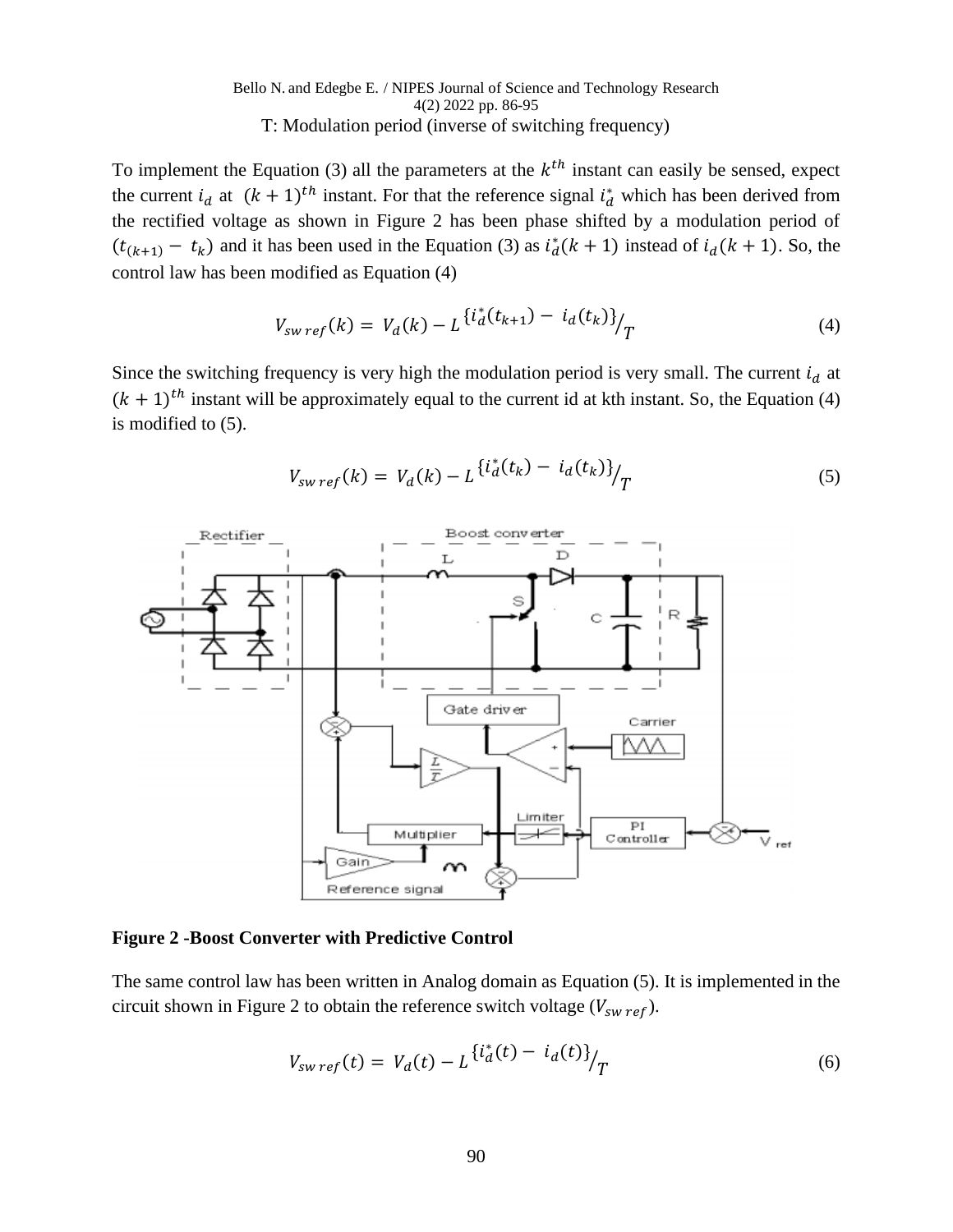The reference switch voltage is compared with the carrier whose amplitude is varying according to the load voltage and it is given to the switch S. The operation of the switch results in sinusoidal current and unity power factor. PI-controller has been used externally to regulate the output voltage.

## **5 Results and Discussion**

Simulation in performed by MATLAB to verify the proposed digital PFC control strategy. The results presented in Figures  $(3) - (11)$  validate the predictive control strategy in power factor correction for the specifications given in Table 1. Figure (3) is the input current and voltage of the PFC Boost circuit under 100 W load (full-load) with 9 A and 55 V (RMS) input voltage respectively. The corresponding harmonics of the input current is shown in Figure (4) and it can be seen that the 3<sup>rd</sup> harmonic is at a value slightly below 4% of the fundamental, with a THD of 4.48%. The predictive PFC control strategy can achieve very high power factor (0.997) at fullload.

The dynamic performance is also verified by simulation. The input and output voltage and current waveforms, and THD in transient state in which the load is changed from 50% load to full-load are shown in Figures  $(6) - (8)$ . At steady state, it is observed that the THD is slightly lower than 4.49% at full-load (4.48%) and the PF is 0.992. The transient is quite swift and occurs in a split second as shown in Figure (8) for the output current, however the voltage remained fairly the same.

| <b>Source Voltage</b>      | $55 \text{ V}$ (rms) |
|----------------------------|----------------------|
| <b>Output Voltage</b>      | 100 V (avg)          |
| <b>Output Power</b>        | 100W                 |
| Capacitance                | 2 mF                 |
| <b>Inductance</b>          | $1.5 \text{ mH}$     |
| <b>Line Current THD</b>    | $\leq 5\%$           |
| <b>Switching Frequency</b> | 160 kHz              |

## **Table 1 Converter Specifications Used**



**Figure 3 - Input Current and Voltage Waveform at Full Load (100W)**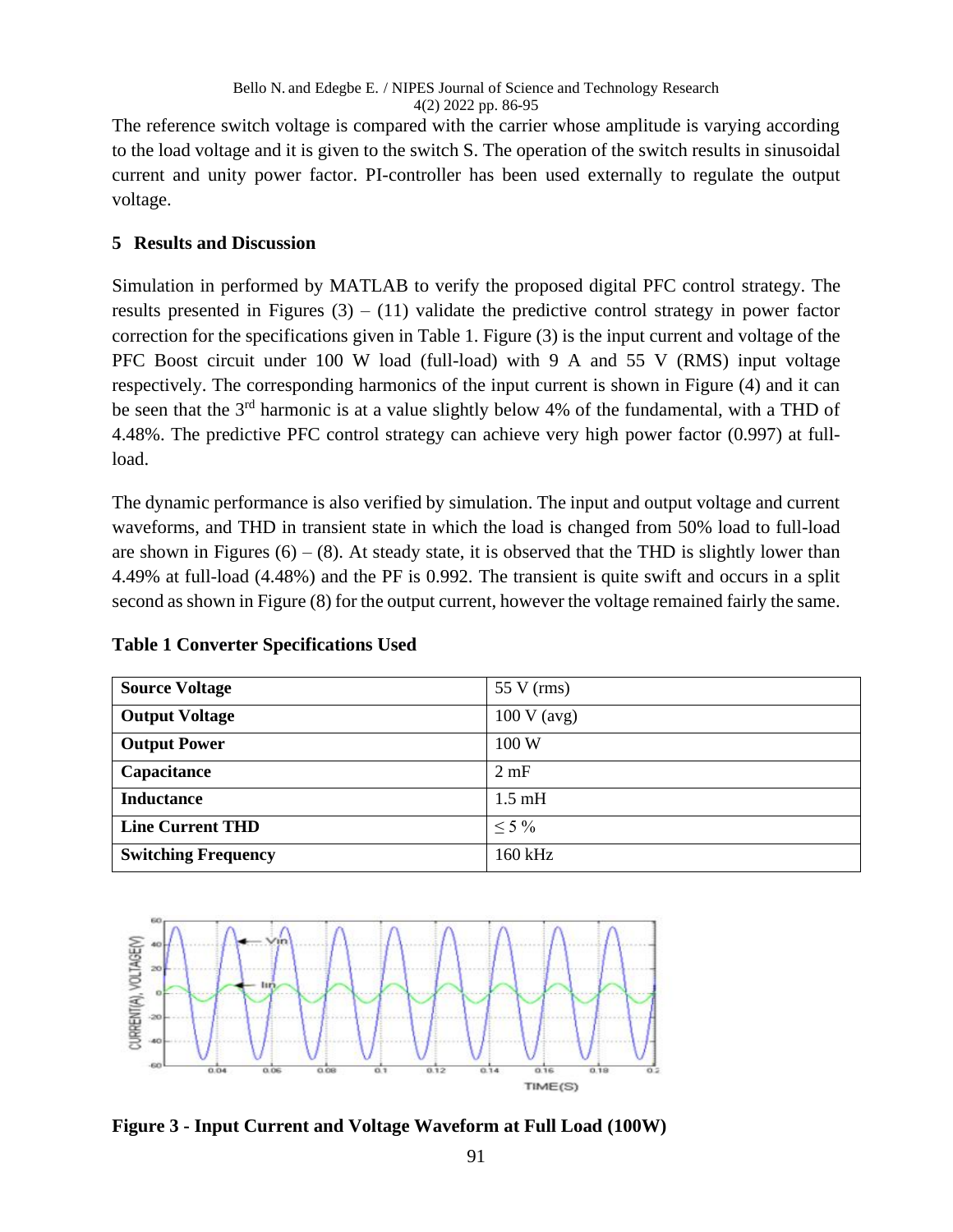

**Figure 4 - Harmonic Spectrum of Input Current at Full Load (100W) Fundamental (50Hz) = 6.215, THD = 4.48%**



 **Figure 5 - Output Current and Voltage Waveform at Full Load (100W)**



 **Figure 6 - Input Voltage and Current Waveform in transient state**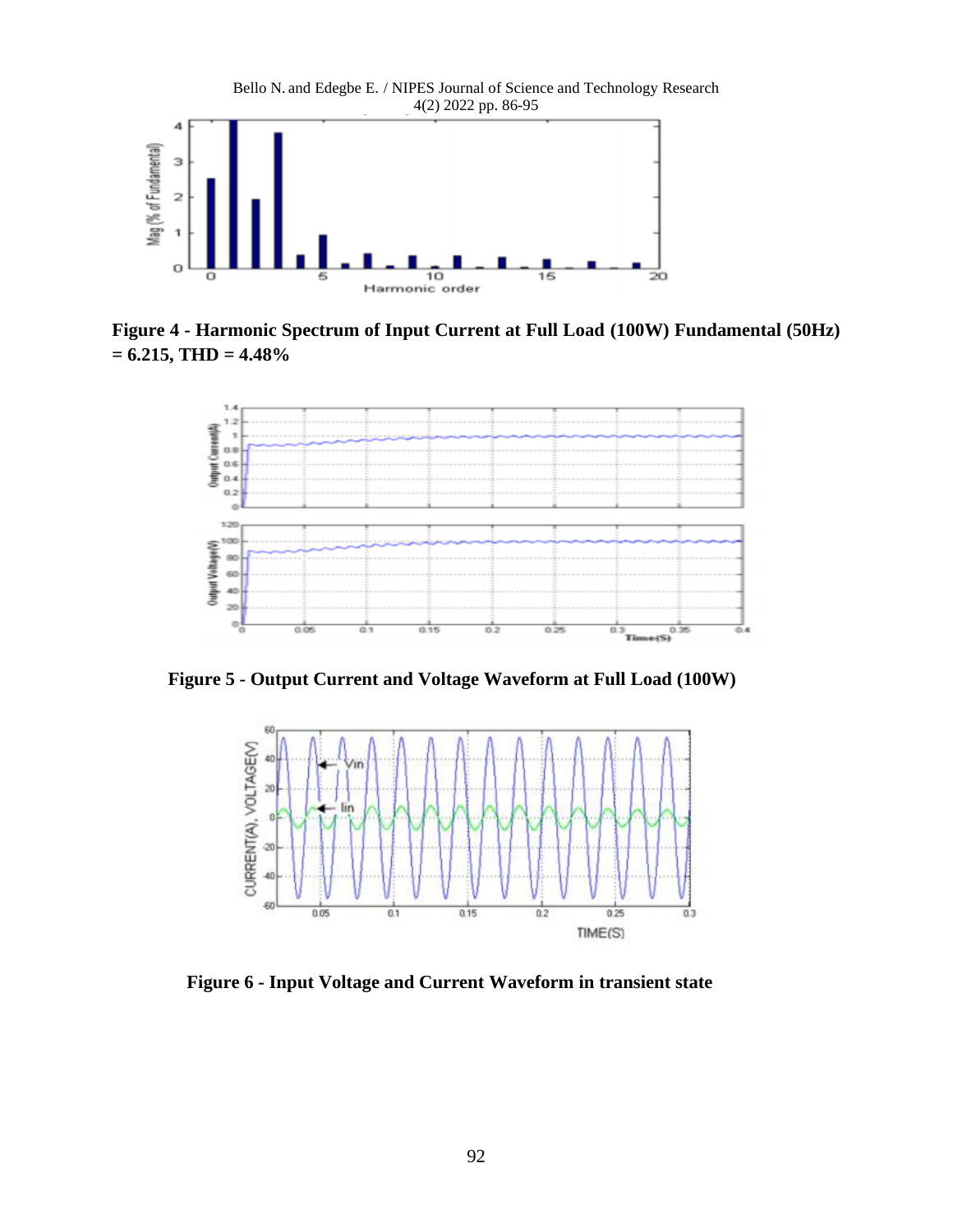

 **Figure 7 - Output Current and Voltage in transient state**



**Figure 8 - Harmonic Spectrum of input current in transient state Fundamental (50Hz) = 4.323, THD = 4.49%**

A distorted input test was also carried out on the system. Figure (9) shows the input voltage and current plots for a distorted input. It can be seen that the voltage sinusoid is not constant but distorted, however, the current is fairly the same throughout. The results for the output voltage and current and the THD spectrum at full load are given in Figures (10) and (11). Table 2 summarizes the values of the power factor and THD obtained for the different cases and it can be seen that the power factor is relatively high and the THD is below 5% except for the case of the distorted input.



**Figure 9 - Input Voltage and Current Waveform at Distorted Input**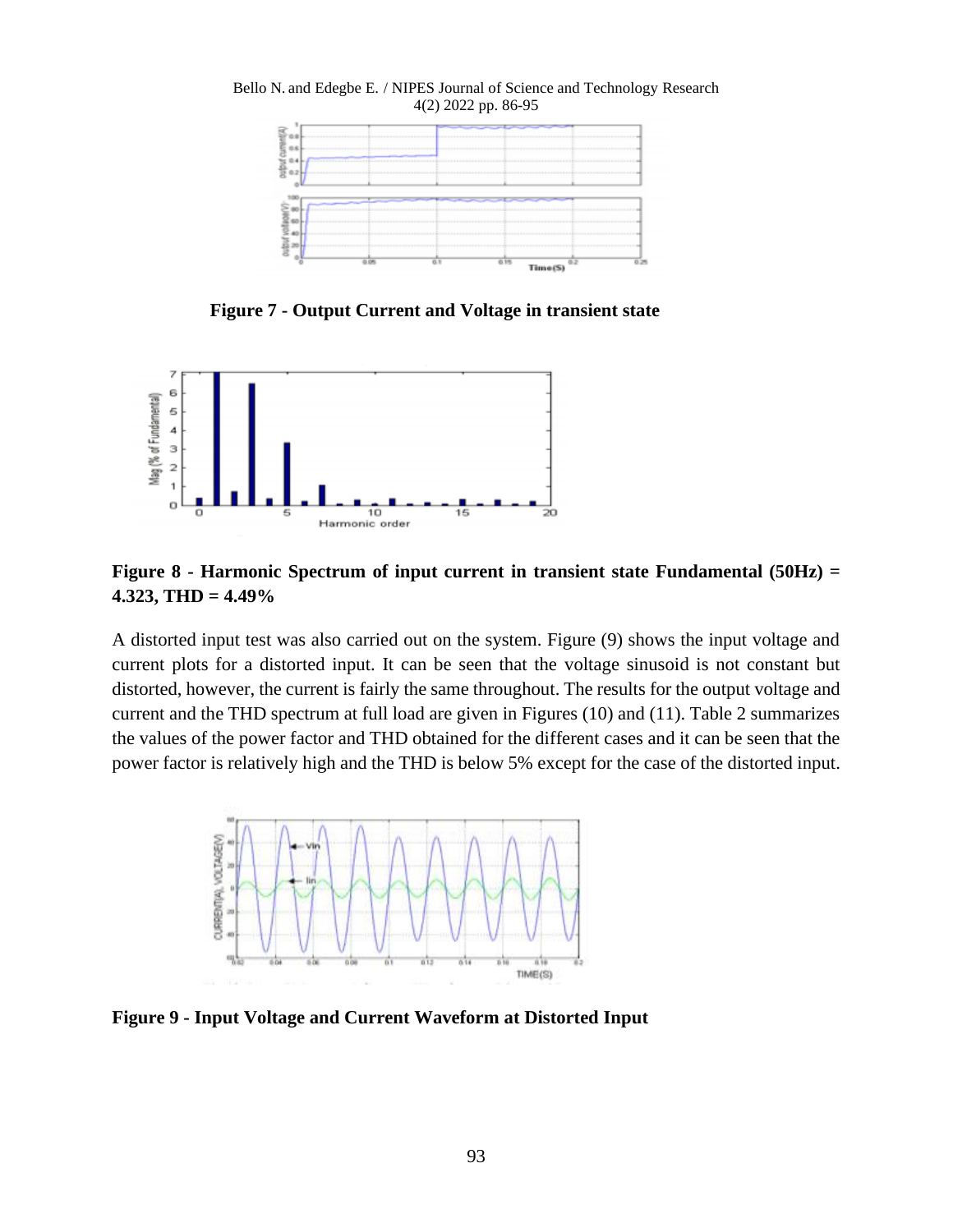#### Bello N. and Edegbe E. / NIPES Journal of Science and Technology Research 4(2) 2022 pp. 86-95



**Figure 10 - Output Current and Voltage at Distorted Input**



# **Figure 11 - Harmonic Spectrum of input current at Distorted Input Fundamental (50Hz) = 4.051, THD = 5.16%**

**Table 2 Output Voltage, Power Factor and THD for Different Cases**

| Case            | <b>Output Voltage (V)</b> | <b>Power Factor</b> | $\frac{6}{6}$<br><b>Harmonic</b><br><b>Total</b> |
|-----------------|---------------------------|---------------------|--------------------------------------------------|
|                 |                           |                     | <b>Distortion</b>                                |
| Full Load       | 100                       | 0.997               | 4.48                                             |
| Transient state | 99.5                      | 0.992               | 4.49                                             |
| Distorted Input | 99.5                      | 0.998               | 5.16                                             |

### **6 Conclusion**

Simulation was used to investigate and verify the closed loop efficiency of PFC converters with predictive control schemes. The suggested approach performs well in simulations, and near to unity power factor can be obtained over a large range of input voltage and load variations. For phase load change and input voltage transition, the proposed PFC control strategy will achieve sinusoidal current waveform in the transient state. The power factor is held near unity (0.99), and the THD in the input current is  $\leq 5\%$ . Regardless of load and supply voltage variations, the output voltage is kept constant at 100V.

## **Conflict of Interest**

There is no conflict of interest associated with this work.